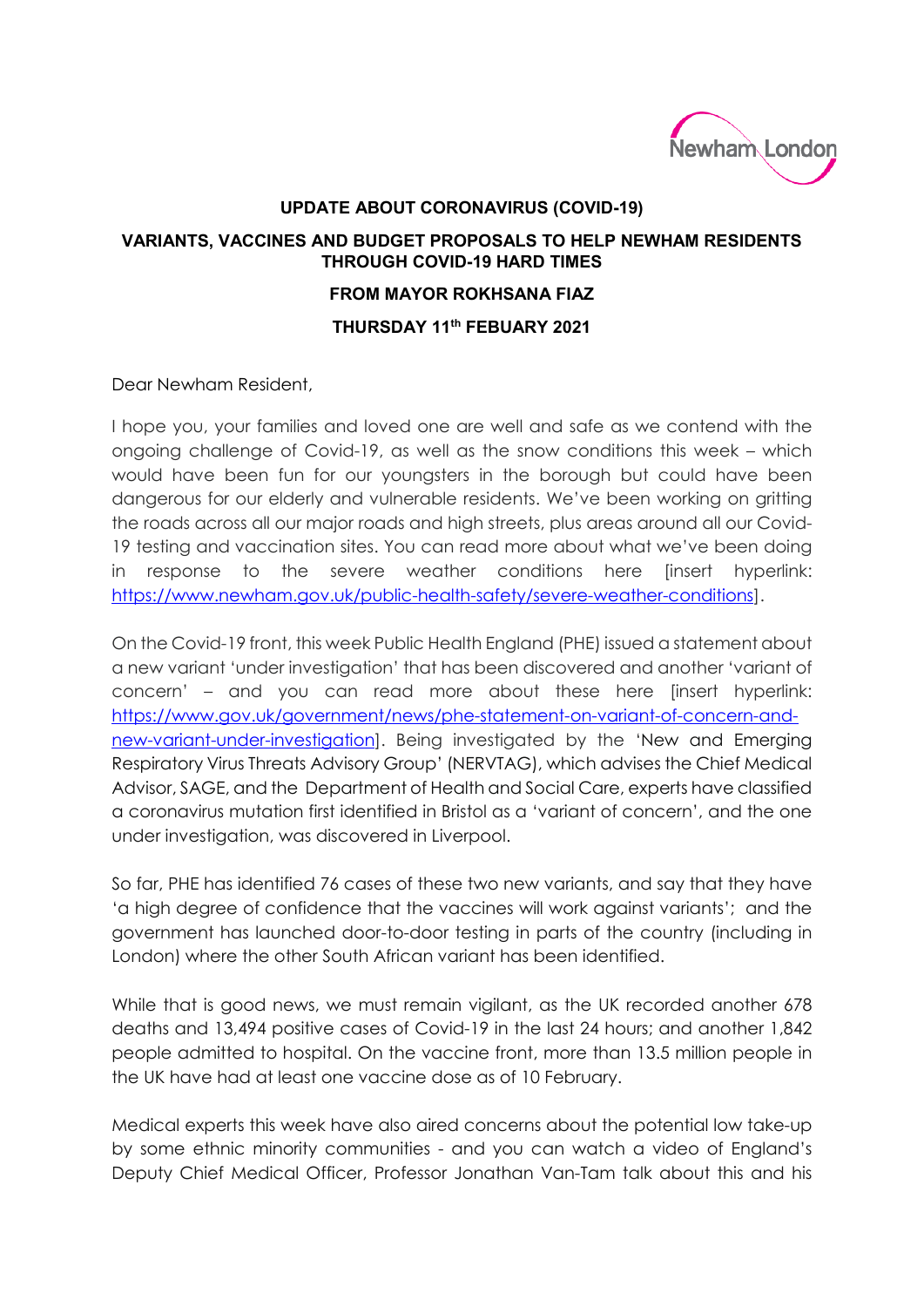worry about the spread of fake news about the vaccines here too [insert link: [https://www.bbc.co.uk/news/newsbeat-56008081\]](https://www.bbc.co.uk/news/newsbeat-56008081). In a borough like Newham, where 73 percent of our resident population are from ethnic minorities, it is a worry for me too. I want all our residents protected and would urge you to not to be worried about getting vaccinated when you time comes, as we must all work together to halt the spread of Covid-19.

That's why we have launched a programme of fortnightly Covid-19 vaccination information sessions, to find out more from our Public Health team, Newham NHS and medical experts. We've also launched a 'Vaccine Peer Support' [insert hyperlink: [https://www.newham.gov.uk/coronavirus-covid-19/covid-19-vaccination/9\]](https://www.newham.gov.uk/coronavirus-covid-19/covid-19-vaccination/9) network of residents who are kept updated about the vaccines. So if you're interested in becoming one, or attending one of the Covid-19 vaccinations information sessions, please email: **[Linda.Amankwah@newham.gov.uk](mailto:Linda.Amankwah@newham.gov.uk)**.

Here in Newham, another 74 residents have tested positive in the last 24 hours following a lab-confirmed or lateral flow test, bringing our 'official' total so far to 33,738 people since the start of the pandemic. Since yesterday, another 3 residents have died, within 28 days of a positive test, bringing the total to 590 deaths (within 28 days of being tested positive); and the number of residents that have 'Covid-19' recorded as cause on their death certificate in the past week stands at 46, bringing that total to 667. My heartfelt condolences to their loved ones.

In the past week, we also know that the number of new cases of Covid-19 has fallen (as have positivity rates) which is really good news – but community transmission continues and the new variant is highly transmissible, so we need to keep alert and follow all the current lockdown restrictions in place. You can read more via our weekly Covid-19 dashboard here [insert hyperlink[: https://www.newham.gov.uk/coronavirus](https://www.newham.gov.uk/coronavirus-covid-19/covid-dashboard/1)[covid-19/covid-dashboard/1\]](https://www.newham.gov.uk/coronavirus-covid-19/covid-dashboard/1).

As I sign off for this week, I wanted to let you know that yesterday we published our Budget proposals for the 2021/22 – 22/23 period; as we've had to make changes to the three-year budget we passed last year because of the impact of Covid-19 on the Council's finances. Covid-19 has cost the Council £75 million, and the government hasn't followed through on its promise to us that it would give us the money we need to support and protect you.

From the start of the pandemic, I have worked around the clock to make sure we protect all our residents, because my job as Mayor is to listen your concerns and be you champion. I have heard from so many of you about your struggles and my priority has been to make sure Newham Council supports our community in these awful times.

That's why I've been taking action to support all residents, including our most vulnerable and families hit hard by the crisis. We are making a difference by: